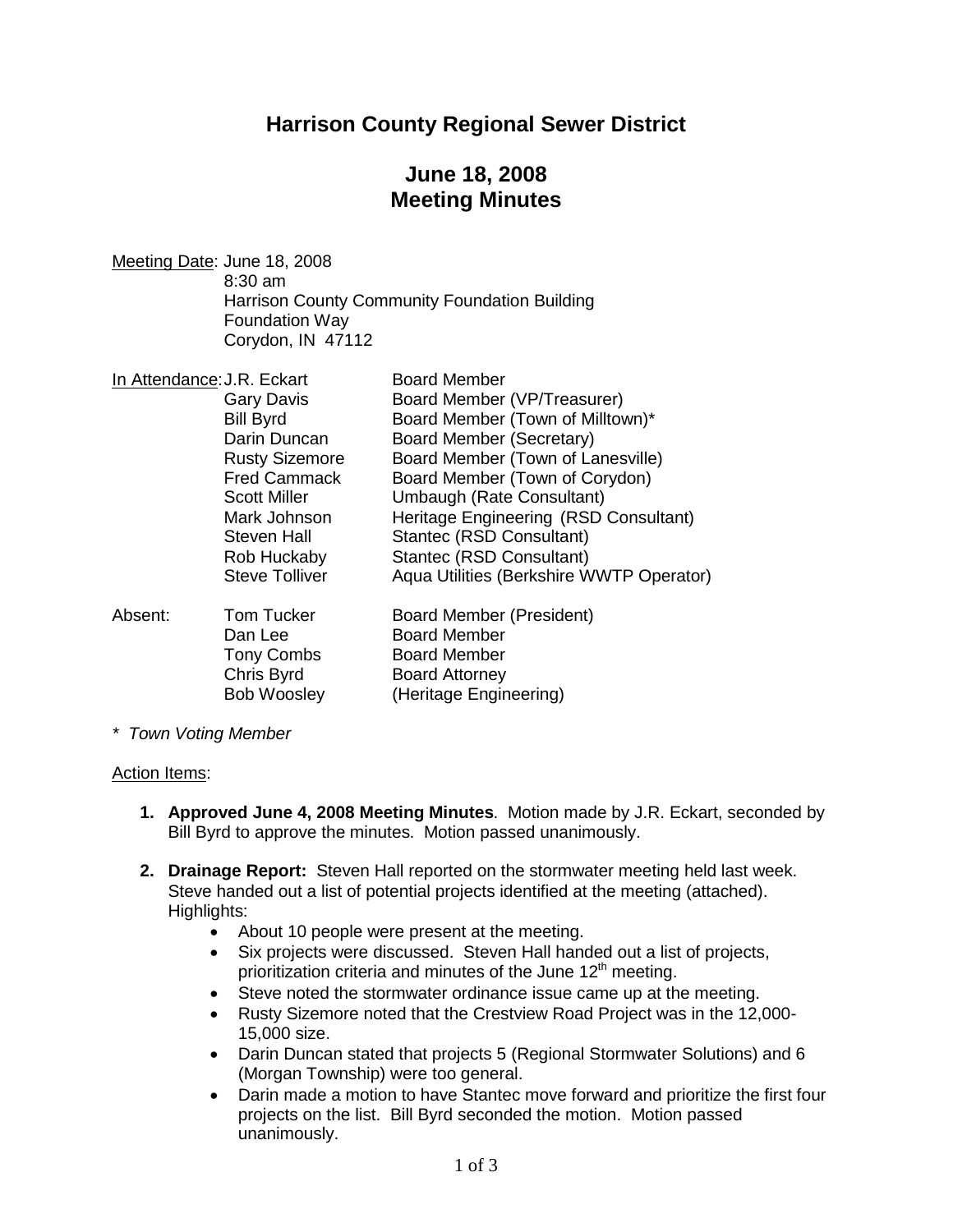- **3. New Salisbury Project.** Scott Miller handed out rate study information. Items discussed:
	- Scott Miller noted he could not finish his study until he knows what SSK will be paying for excess flow.
	- Darin Duncan asked Scott if he could calculate what SSK's base rates/rentals/charges should be based on 16,000 gpd. Scott said he would do so.
	- Darin Duncan made a motion to reconvene Berkshire Subcommittee to assist Tom in renegotiating the contract with SSK. J.R. Eckart seconded the motion. Motion passed unanimously.
- **4. Assessment Policies:** The Committee had a meeting and discussed lots of ideas, but no firm decisions.
	- This discussion generated some rate questions for Scott Miller to answer.
	- Scott noted he had received the questions in an e-mail from Bob Woosley.
	- Mark stated that it was clear the District did not want any direct connections to the force mains.
- **5. Treasurer's Report.** Gary Davis handed out his treasurer's report.
	- Bill Byrd made a motion to approve the Treasurer's Report. Darin Duncan seconded the motion. The motion passed unanimously.

### **6. Other Business:**

- Steve Tolliver reported all repairs are complete to the Berkshire WWTP, with the exception of the air line which will be complete next week.
- Rusty Sizemore asked who hauls the sludge. Steve replied B.H. for \$ 0.03/gal. Rusty suggested they work with Lanesville to take it to their sludge press. Steve agreed to look into this option.
- J.R. noted Commissioners received notice from IDEM that SSK had filed for a sludge hauling permit for Berkshire. Commissioners sent notice to IDEM that HCRSD was in control of Berkshire. The permit may be related to lagoon closing. Steve Tolliver to follow up with IDEM.
- Rusty stated that the two gentlemen that were at the meeting earlier and had to leave were the owners of the property behind the Chase Bank in New Salisbury. They are interested in developing the property as commercial. They wanted to see if sewer hook ups are going to be available.
- Bill Byrd said Milltown wanted to expand their sewer service area. They wanted to know if that goes to Commissioners or HCRSD since the agreement was signed before HCRSD was formed. Discussion resulted in the idea that Milltown should make a request to the HCRSD who would take it to the Commissioners with a recommendation.
- Darin suggested Chris Byrd should review all of the old agreements and see what actions are needed to get these agreements assigned to the HCRSD as originally intended.

### Next Meeting:

1. Wednesday July 2, 2008 at 11:30 am @ Harrison County Community Foundation Building.